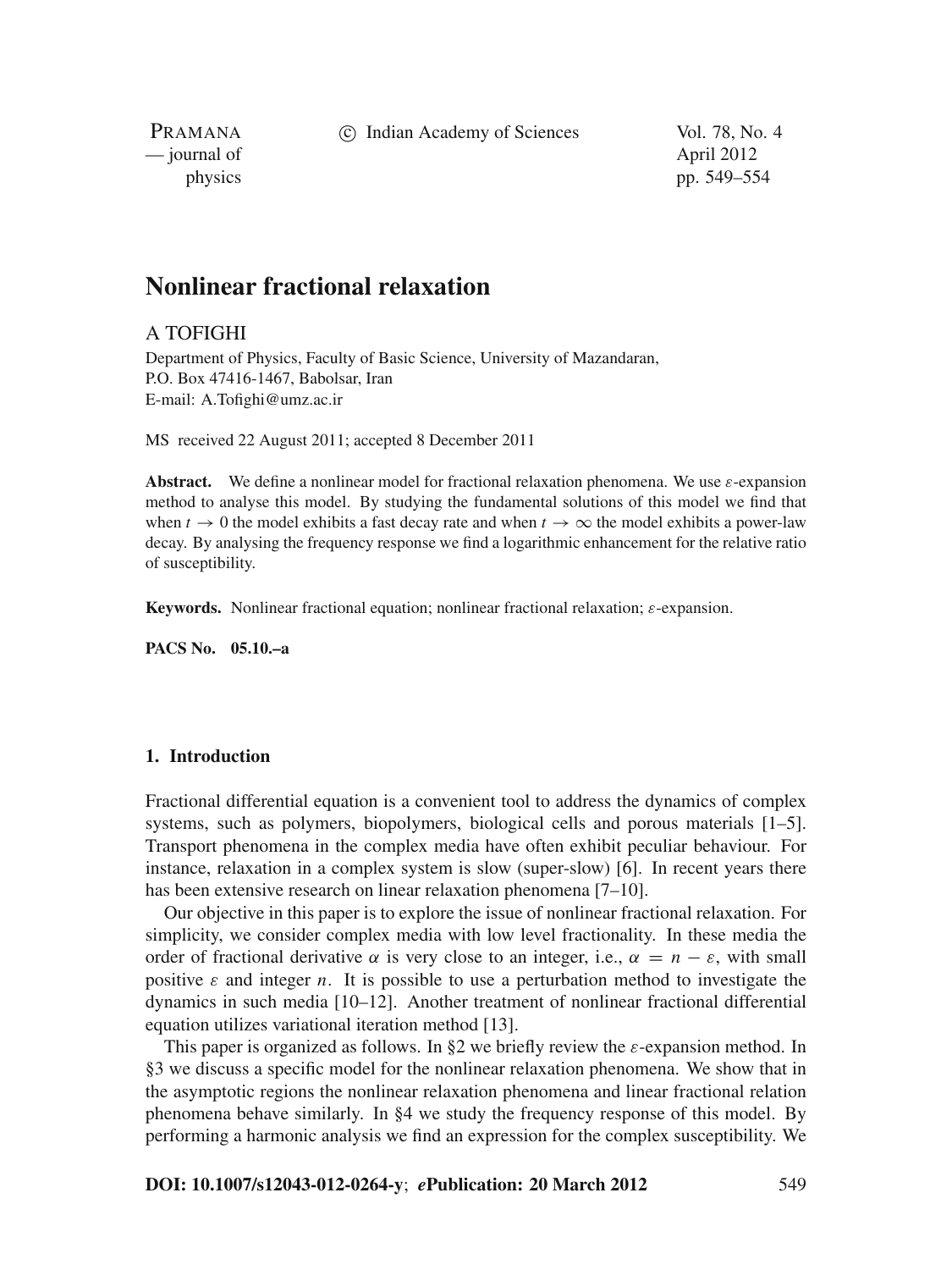#### *A Tofighi*

also find a logarithmic enhancement for the relative ratio of susceptibility, and finally in §5 we present our conclusions.

#### **2.** *ε***-Expansion**

There are several definitions [1–5] like Riemann–Liouville, Weyl, Riesz and Caputo for the fractional derivative and in ref. [11] an expansion method has been formulated for most of them. However, in this paper we only use the Caputo fractional derivative as it is easier to apply the initial conditions in this type. The left (forward) Caputo fractional derivative for  $\alpha > 0$  is defined by

$$
D^{\alpha} f(t) = \frac{C}{0} D_t^{\alpha} f(t)
$$
  
= 
$$
\frac{1}{\Gamma(n - \alpha)} \int_0^t \frac{f^{(n)}(\tau)}{(t - \tau)^{\alpha + 1 - n}} d\tau, \quad n - 1 < \alpha < n \text{ and } t > 0,
$$
 (1)

where *n* is an integer and  $f^{(n)}(\tau)$  denotes the *n*th derivative of the function  $f(\tau)$ .

To construct a solution for a process described by an equation with Caputo fractional derivative, one needs the initial conditions that can be written as

$$
f^{(k)} = c_k, \quad k = 0, 1, ..., (n - 1).
$$
 (2)

In this work we seek causal solutions. Hence we require  $f(t) = 0$  for  $t < 0$  [6].

Now if the order of fractional derivative  $\alpha$  is close to a positive integer, namely  $\alpha =$  $n - \varepsilon$  with small positive  $\varepsilon$ , we have [11]

$$
D^{n-\varepsilon} f(t) = f^{(n)}(t) + \varepsilon D_1^n f(t) + \cdots, \tag{3}
$$

where

$$
D_1^n f(t) = f^{(n)}(0) \ln t + \gamma f^{(n)}(t) + \int_0^t f^{(n+1)}(\tau) \ln(t - \tau) d\tau.
$$
 (4)

 $\nu$  is the Euler constant.

This expansion is valid when  $\varepsilon \ll 1$  and  $\varepsilon t \ll 1$ . In the domain  $\varepsilon t \gg 1$ , one should perform an asymptotic analysis. Following the method of ref. [11] we find that

$$
D^{1-\varepsilon} f(t) \simeq -\frac{\varepsilon}{t}, \quad \text{as} \quad t \to \infty. \tag{5}
$$

#### **3. Nonlinear fractional relaxation**

The relaxation phenomenon is defined by

$$
\frac{\mathrm{d}x(t)}{\mathrm{d}t} + \frac{x(t)}{\tau} = 0.
$$
\n<sup>(6)</sup>

For simplicity we assume  $\tau = 1$  throughout this paper. With  $x(0) = 1$  the solution is  $x(t) = \exp(-t)$ , the so called exponential decay rate.

The linear fractional relaxation is described by

$$
\frac{dx^{\alpha}(t)}{dt^{\alpha}} + x(t) = 0, \text{ where } 0 < \alpha < 1.
$$
 (7)

550 *Pramana – J. Phys.***, Vol. 78, No. 4, April 2012**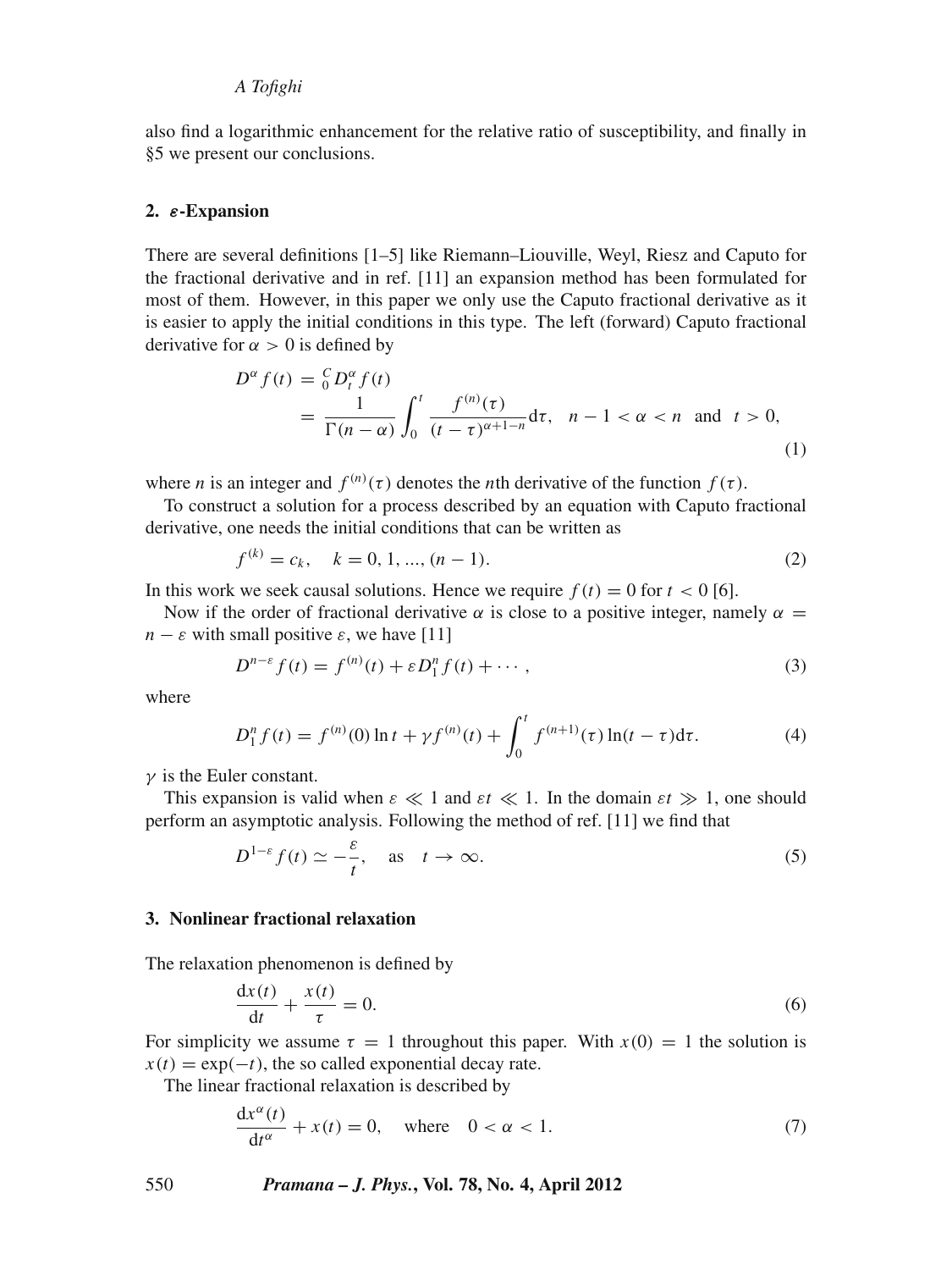In this case the solution is expressed in terms of Mittag–Leffler functions [6]. The solution in this case exhibits a fast decay rate (in comparison to exponential decay) for small values of *t* and a slow decay rate for large values of *t*.

Nonlinear relaxation arises in various situations, such as in magnetic fluids [14], anelastic solids [15] and excited closed physical systems [16]. Nonlinear dielectric response also has been considered within the context of fractional kinetic equation [17].

In order to discuss nonlinear relaxation we consider a medium with low-level fractionality. In such a medium our model is defined by

$$
\frac{dx^{\alpha}(t)}{dt^{\alpha}} + 2x(t) - x^{2}(t) = 0, \text{ where } \alpha = 1 - \varepsilon.
$$
 (8)

We can utilize a perturbation expansion of our dynamical variable [10–12]

$$
x(t) = x_0(t) + \varepsilon x_1(t),\tag{9}
$$

where  $x<sub>0</sub>(t)$  denotes the solution of integer differential equation. By choosing the initial condition  $x_0(0) = 1$  we find that

$$
x_0(t) = 1 - \tanh(t),
$$
\n(10)

and by substituting the perturbation expansion of  $x(t)$  in eq. (8) for the perturbation term we find

$$
x_1'(t) + 2[1 - x_0(t)]x_1(t) + D_1^1 x_0(t) = 0,
$$
\n(11)

where

$$
D_1^1 x_0(t) = -\ln(t) - \frac{\gamma}{\cosh^2(t)} + 2\int_0^t \frac{\sinh(\tau)}{\cosh^3(\tau)} \ln(t - \tau) d\tau.
$$
 (12)

Generally, the solution of eq. (11) can be obtained by numerical techniques. But when  $t \rightarrow 0$  and in the leading order we find

$$
x_1'(t) + 2tx_1(t) \simeq \gamma + \ln(t),\tag{13}
$$

with approximate solution

$$
x_1(t) \simeq t(\gamma + \ln(t) - 1), \quad \text{as} \quad t \to 0. \tag{14}
$$

Therefore the total solution from eq. (9) is

$$
x(t) \simeq 1 - t + \varepsilon t[\gamma + \ln(t) - 1], \quad \text{as} \quad t \to 0. \tag{15}
$$

But the expression inside the bracket is negative. Therefore, our model has a fast decay rate in comparison with the exponential decay when  $t \to 0$ .

Next we consider the limiting case of  $t \to \infty$ . From eqs (5) and (8) we obtain

$$
-\frac{\varepsilon}{t} + 2x(t) - x^2(t) \simeq 0, \quad \text{as} \quad t \to \infty,
$$
 (16)

with solution

$$
x(t) \simeq \frac{\varepsilon}{2t}, \quad \text{as} \quad t \to \infty. \tag{17}
$$

This proves that the model has an algebraic decay when  $t \to \infty$ .

*Pramana – J. Phys.***, Vol. 78, No. 4, April 2012** 551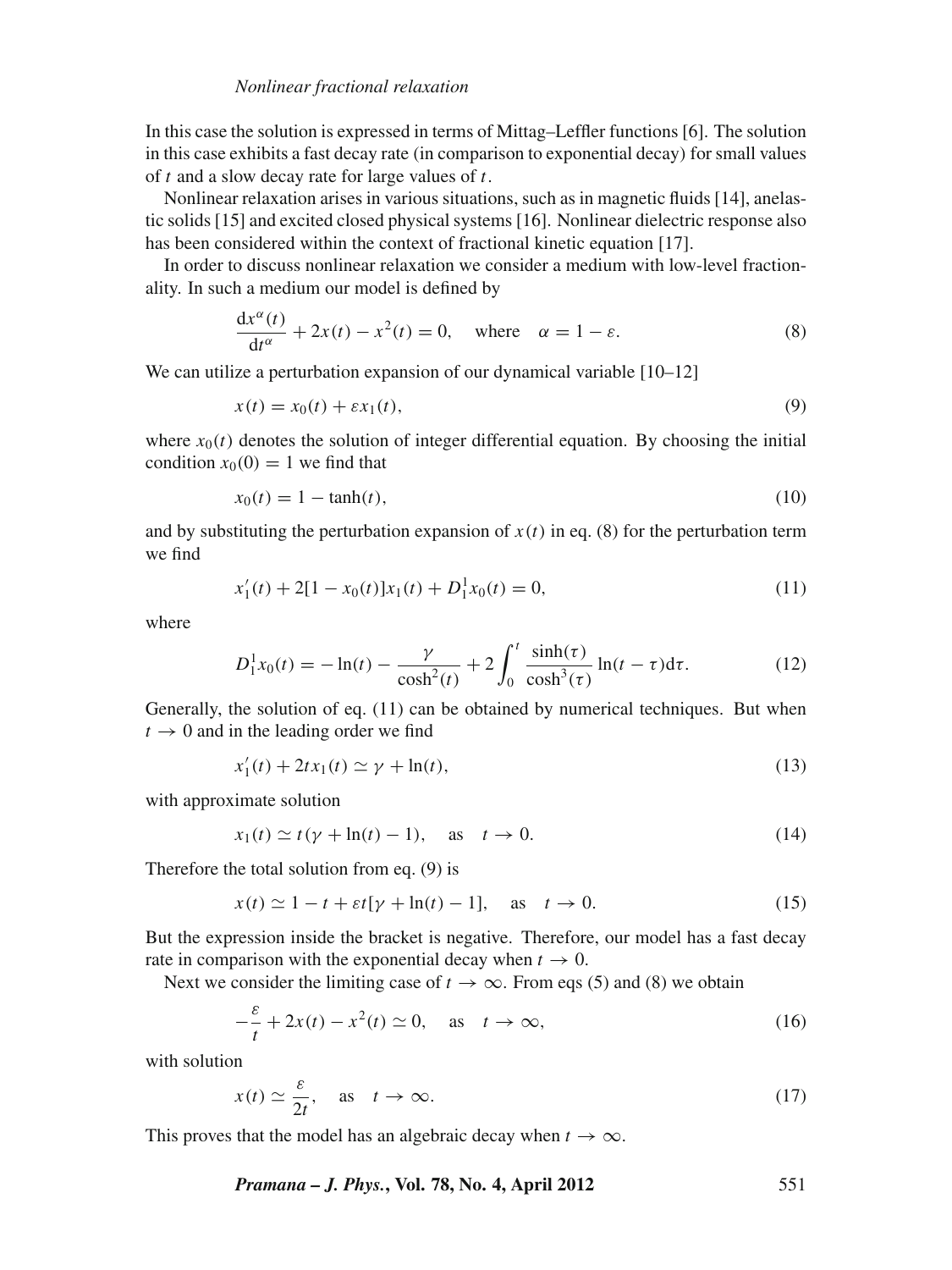### *A Tofighi*

#### **4. Frequency response**

In this section, we consider the response of this model under the influence of a harmonic deriving force. This case is of interest for experimental research on complex systems. The dynamics of the system is described by

$$
\frac{dx^{\alpha}(t)}{dt^{\alpha}} + 2x(t) - x^{2}(t) = \exp(i\omega t), \text{ where } \alpha = 1 - \varepsilon.
$$
 (18)

For the integer solution, we have

$$
\frac{dx_0(t)}{dt} + 2x_0(t) - x_0^2(t) = \exp(i\omega t).
$$
 (19)

In order to find the solution of eq. (19) we perform a harmonic analysis, namely we consider

$$
x_0(t) = \sum_{l=1}^{\infty} \eta_l(\omega) \exp(il\omega t).
$$
 (20)

The coefficients of expansion are given by

$$
\eta_1(\omega) = \frac{1}{i\omega + 2} \tag{21}
$$

and

$$
\eta_k(\omega) = \frac{1}{ik\omega + 2} \sum_{l=1}^{k-1} \eta_l(\omega) \eta_{k-l}(\omega), \quad \text{for} \quad k \ge 2. \tag{22}
$$

But for  $\omega \gg 1$ 

$$
\eta_k(\omega) \simeq \omega^{-(2k-1)}, \quad \text{for} \quad k \ge 1. \tag{23}
$$

Hence higher harmonics are suppressed. The perturbation term  $x_1(t)$  is determined from

$$
x_1'(t) + 2\left[1 - \sum_{l=1}^{\infty} \eta_l(\omega) \exp(il\omega t)\right] x_1(t) = -D_1^1 \sum_{l=1}^{\infty} \eta_l(\omega) \exp(il\omega t).
$$
\n(24)

In order to calculate the left-hand side of eq. (24) we consider  $D_1^1 \exp(i \omega t)$ . The result is (for details of the calculation, see [12])

$$
D_1^1 \exp(i\omega t) = \omega[Si(\omega t) - i \ln(\omega) + i Ci(\omega t)] \exp(i\omega t), \qquad (25)
$$

where  $Si(t)$  and  $Ci(t)$  are sine and cosine integrals respectively [18] defined by

$$
Si(t) = \int_0^t \frac{\sin(x)}{x}, \quad Ci(t) = -\int_t^\infty \frac{\cos(x)}{x}.\tag{26}
$$

But in the steady state  $Si(\omega t) \rightarrow 0$  and  $Ci(\omega t) \rightarrow \pi/2$ . Therefore,

$$
D_1^1 \exp(i\omega t) = [-i\omega \ln(i\omega)] \exp(i\omega t). \tag{27}
$$

552 *Pramana – J. Phys.***, Vol. 78, No. 4, April 2012**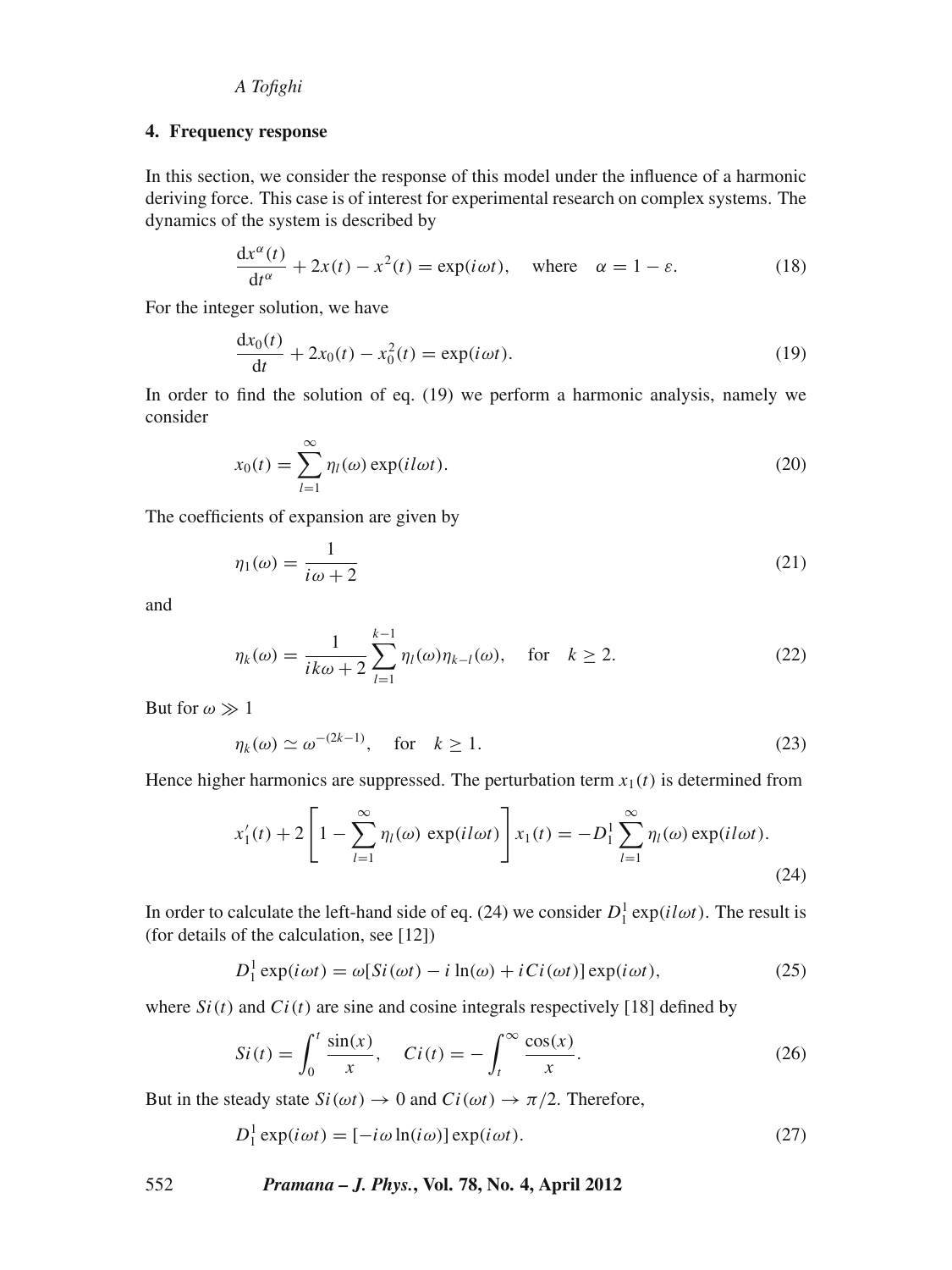The harmonic representation of the perturbation term is

$$
x_1(t) = \sum_{l=1}^{\infty} \xi_l(\omega) \exp(il\omega t).
$$
 (28)

Upon substituting in eq. (24) we find

$$
\xi_1(\omega) = \frac{i\omega\eta_1(\omega)}{i\omega + 2} = \frac{i\omega \ln(i\omega)}{(i\omega + 2)^2},\tag{29}
$$

and

$$
\xi_k(\omega) = \frac{1}{ik\omega + 2} \left[ ik\omega \eta_k \ln(ik\omega) + 2 \sum_{l=1}^{k-1} \xi_l(\omega) \eta_{k-l}(\omega) \right], \text{ for } k \ge 2.
$$
\n(30)

The complete solution is

$$
x(t) = x_0(t) + \varepsilon x_1(t) = \sum_{l=1}^{\infty} \chi_l(\omega) \exp(il\omega t),
$$
\n(31)

where

$$
\chi_l(\omega) = \eta_l(\omega) + \varepsilon \xi_l(\omega). \tag{32}
$$

To study the general feature of the response function, we consider the harmonics of order *l*.

We find that at high frequencies the following relation holds:

$$
\frac{\chi_l(\omega) - \eta_l(\omega)}{\eta_l(\omega)} \simeq \varepsilon \ln(\omega). \tag{33}
$$

So we have a logarithmic enhancement for the relative ratio of the susceptibility of the nonlinear fractional relaxation with respect to nonlinear integer relaxation. The first harmonic of the integer solution  $\eta_1(\omega)$  is similar to Debye's susceptibility. The other harmonics of the integer solutions are due to nonlinearity and hence they show deviation from the results of the linear case. The functions  $\xi_l(\omega)$  appear because of the fractal nature of the media and also because of the nonlinear nature of our model.

# **5. Conclusions**

We have used analytical techniques to investigate a specific model for the nonlinear fractional relaxation phenomena in a medium with low-level fractionality. We found the fundamental solutions and we discussed it's behaviour in two limiting cases. We also studied the frequency response of the model. We found that at high frequencies only the first few harmonics were relevant.

It would be interesting to study other nonlinear dynamical systems. In this paper we did not study the case where  $\alpha = 1 + \varepsilon$  with small positive  $\varepsilon$ . It is interesting to study this case and find it's relation to the model presented in this work. We hope to report on these issues in the future.

*Pramana – J. Phys.***, Vol. 78, No. 4, April 2012** 553